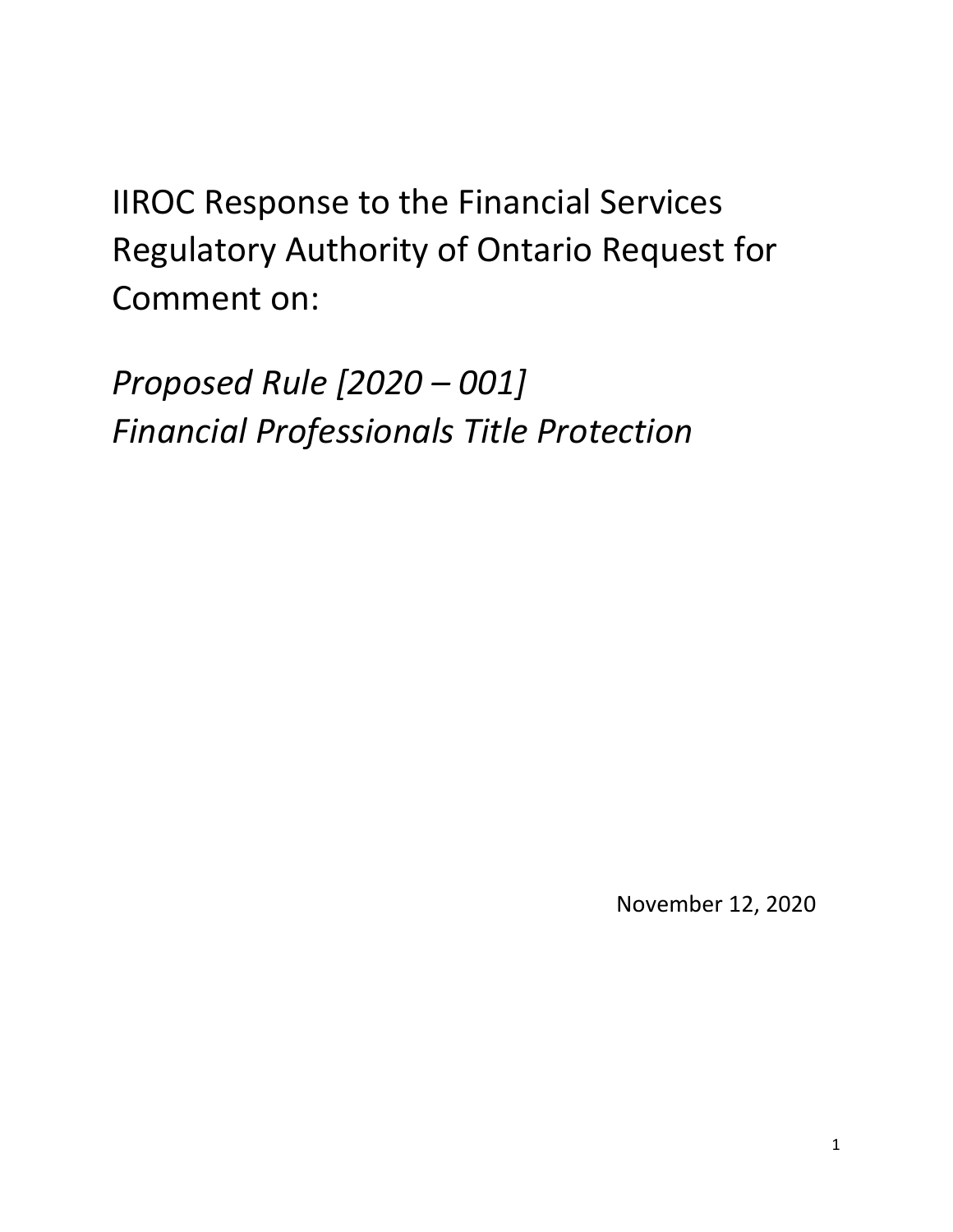# **Introduction**

As a pan-Canadian self-regulatory organization (**SRO**), the Investment Industry Regulatory Organization of Canada (**IIROC**) mission is to protect investors and support healthy capital markets.

IIROC supports the objective of the *Financial Professionals Title Protection Act*, 2019 (**FPTPA**) to create minimum standards for the use of the Financial Advisor (FA) and Financial Planner (FP) titles<sup>1</sup> in Ontario, and the key principles of consumer confidence and regulatory effectiveness and efficiency.

As with any other regulatory framework enhancement, in order to avoid unnecessary or duplicative regulation, or other unintended consequences, new minimum title usage standards should consider:

- the existing differences in services provided amongst the various financial services sectors and in the conduct and proficiency standards that apply in those sectors
- the likelihood that the FPTPA or similar standards may be adopted by other provinces
- that many dealers operate nationally and would benefit from harmonized provincial standards

To understand the practical implications for investors, IIROC dealers, registrants, IIROC itself, and the larger financial framework in Canada, additional information is required regarding the proposed rule.

We are committed to our high proficiency standards at IIROC and believe that they help support investor protection and confidence in investment dealers and those registered individuals who provide financial advice and solutions to investors across Canada.<sup>2</sup>

We look forward to continued discussions with FSRA in support of this important initiative, and we encourage the involvement of all stakeholders in the process.

## **1. FP and FA credentials**

*FSRA is seeking feedback on the above approach and whether the Proposed Rule, FP, and FA baseline competency profile adequately reflect the technical knowledge, professional skills and competencies that should be included in a credentialing body's educational program, to establish the minimum standard for FP and FA title users.*

### General comments

 $\overline{a}$ 

Determining a baseline for the FA credential could be challenging due to the broad and varied scope of financial advisory activities across all financial service sectors. Within the securities sector alone there is a broad and varied scope of FA activities.

Further, existing proficiency and conduct standards imposed by conduct regulators (such as IIROC, the MFDA and the OSC) are generally higher than those contemplated under the FSRA titling regime. We do not plan to lower our existing proficiency and conduct standards.

<sup>&</sup>lt;sup>1</sup> Throughout this document, wherever we refer to FA or FP titles, these would include similar titles, to be confirmed by FSRA.

<sup>&</sup>lt;sup>2</sup> Proposed changes to IIROC proficiency standards are currently out for public comment - refer to IIROC Notice 20-0174 Consultation Paper - [Competency Profiles for Registered Representatives and Investment](https://www.iiroc.ca/Documents/2020/00155455-1cf6-487c-be85-70c563ce922f_en.pdf)  [Representatives, Retail and Institutional.](https://www.iiroc.ca/Documents/2020/00155455-1cf6-487c-be85-70c563ce922f_en.pdf)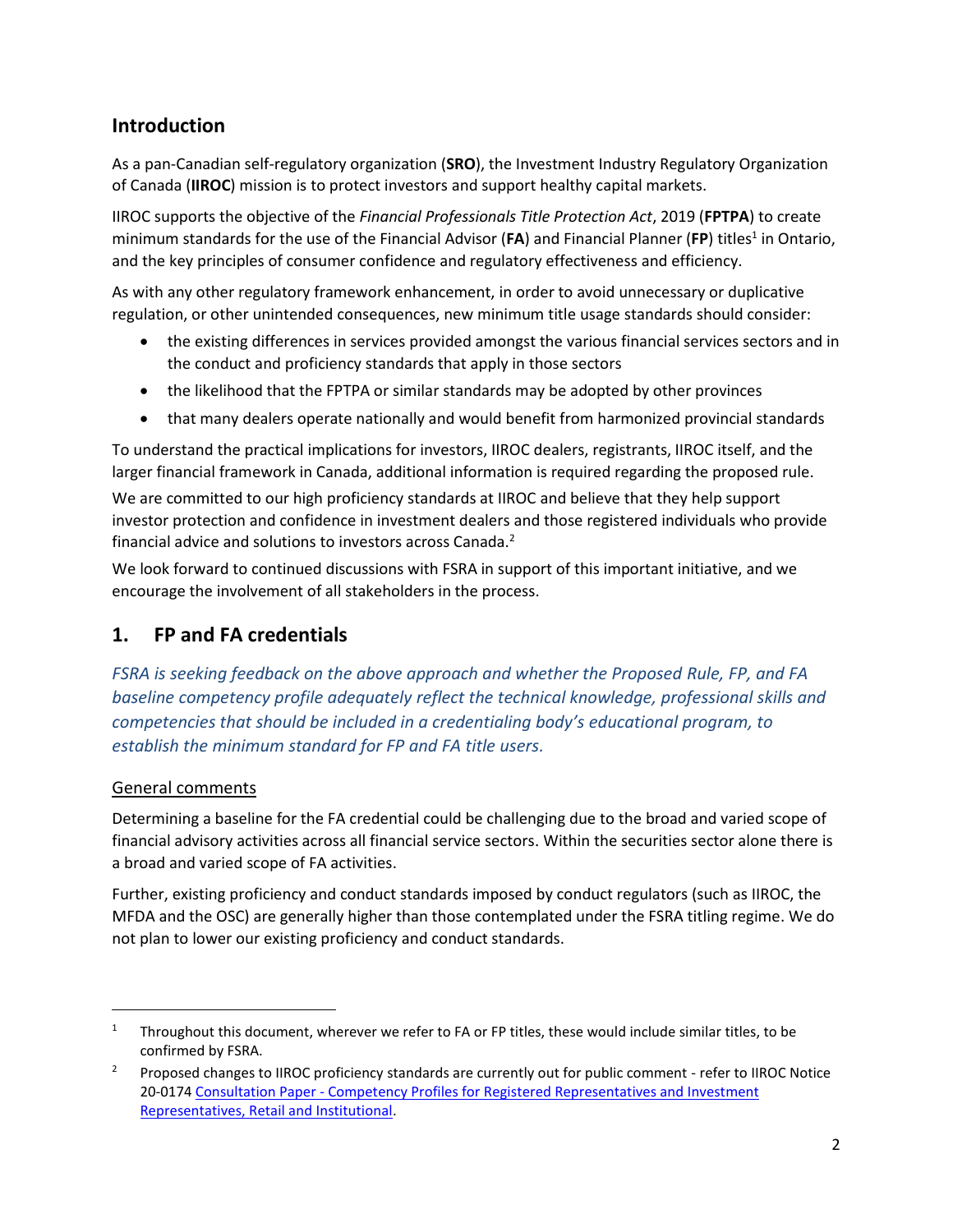Finally, to alleviate investor confusion, it is important to more clearly delineate between financial planning and financial advisory activities.

### Use of the FA title in the securities sector

On the IIROC platform, client-facing individuals must meet specific proficiency and conduct standards that differ based on the nature of services they provide the client (order-execution-only services, advisory services, discretionary management services) and the products they offer (i.e., securities, mutual funds-only, option contracts, futures contracts). Because of this broad scope of activities, the titles that are used need to provide clarity as to:

- which client-facing individuals are permitted to provide advice and can use the FA or similar title
- the services and products on which these individuals can advise.

Specific to the proposed baseline competency profile for the FA title, the technical knowledge section reads as follows:

"*The curriculum should provide the technical knowledge and competencies in one or more of the following: estate planning, tax planning, retirement planning, investment planning and alternatives, finance management and insurance/risk management."*

As it applies to the securities sector, we are concerned that this section confuses financial planning activities with financial advisory activities, in that it does not refer to investment portfolio construction technical knowledge and competencies and only refers to the more general activity of "investment planning and alternatives".

To address these concerns, we suggest that this section of the FA baseline competency profile be revised to more clearly detail the advisory activities that would be performed under the FA title; see suggested revisions below:

*"The curriculum should provide the technical knowledge and competencies in one or more of the following: estate advice and/or planning, tax advice and/or planning, retirement advice and/or planning, investment advice and/or planning and alternatives, finance management and insurance/risk management."*

#### Use of the FP title in the securities sector

Specific to the proposed baseline competency profile for the FP title, one of the proposed client outcomes reads as follows:

*"Integrated financial planning*

 *Ability to develop and present an integrated financial plan to clients, which includes a holistic analysis of a client's financial circumstances and suitable financial planning and investment recommendations."*

We are concerned that this section:

- uses the term "suitable" in relation to financial planning. Within the securities sector, the term "suitable" and the suitability determination obligation is only triggered where an account offering is being proposed or an investment portfolio is being constructed for the client
- suggests that individuals who prepare financial plans that do not include specific investment recommendations would not be able to use the FP title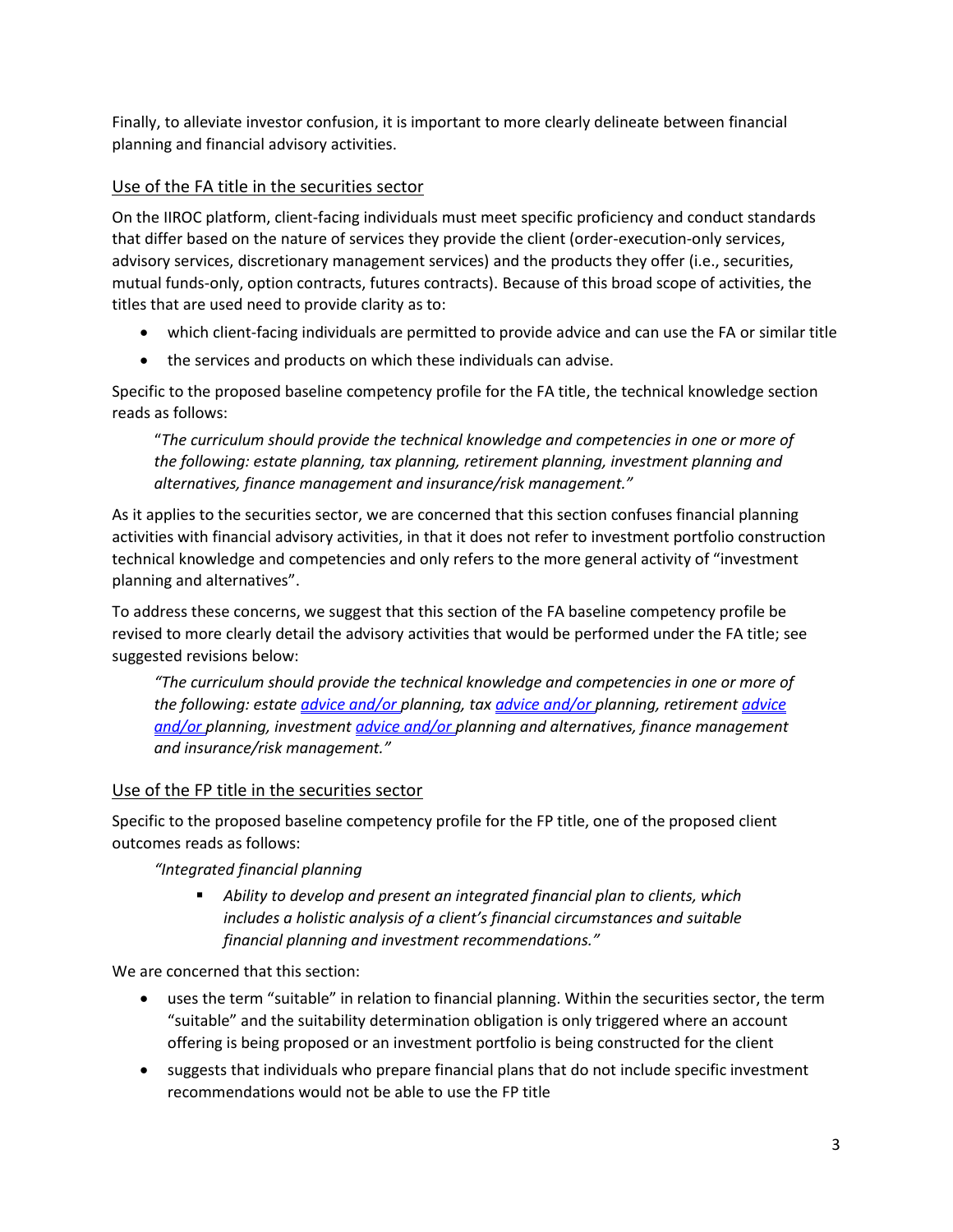To address these concerns, we suggest that this section of the FP title baseline competency profile be revised to more clearly detail the core planning activities that would be performed under the FP title

- *"Integrated fFinancial planning*
	- *Ability to develop and present an Integrated financial plan to clients, which includes a holistic analysis of a client's financial circumstances and suitable financial planning and may include suitable investment recommendations."*

#### Regulatory burden and costs

In general, IIROC would not allow an individual who is employed by an IIROC Dealer Member to use an FA or similar title where they are not approved by IIROC as a "Registered Representative", "Associate Portfolio Manager' or "Portfolio Manager", irrespective of the fact that they may hold one of the FSRA approved credentials.

We request additional detail regarding the fees associated with the FSRA title usage program. IIROC already has implemented a very detailed registration and approval regime for various financial advisory activities conducted by individual IIROC registrants. Greater clarity is required regarding the extent that the FSRA title usage program will impose additional costs on individual IIROC registrants who are already paying for the costs associated with the IIROC process.

#### Issues specific to credentialing bodies

We are concerned that the creation of multiple new CBs/self-regulatory organizations, with a wide range of established capabilities with respect to compliance and enforcement, could create an un-level playing field, compromising investor protection and transparency. As such, we recommend that FSRA:

- implement high minimum standards for CBs, to ensure appropriate and consistent levels of supervision and enforcement
- avoid allowing terms and conditions for non-qualifying CBs

Alternatively, FSRA could consider allowing CBs who do not have appropriate established capabilities with respect to compliance and enforcement to rely on (i.e. delegate to) existing regulatory compliance and enforcement regimes, where practical/appropriate.

We also recommend that FSRA avoid creating a scenario where an individual is subject to duplicative title protection oversight from multiple CBs.

With respect to oversight, statutory regulators, including the OSC, already oversee all of IIROC's activities. Additional oversight from FSRA of IIROC CB activities would add duplicative costs and regulatory burden. It would be helpful to understand FSRA's proposed oversight model for CBs.

Similarly, we recommend that existing conduct regulators be exempt from the CB application process, to avoid adding duplicative costs and burden.

Finally, to understand the investor protection implications of the FPTPA, we request more information from FSRA regarding the implications of an enforcement action against an individual using one of the FA or FP titles. Specifically, how would:

- the enforcement action be communicated with other CBs?
- other CBs be required to recognize the enforcement action?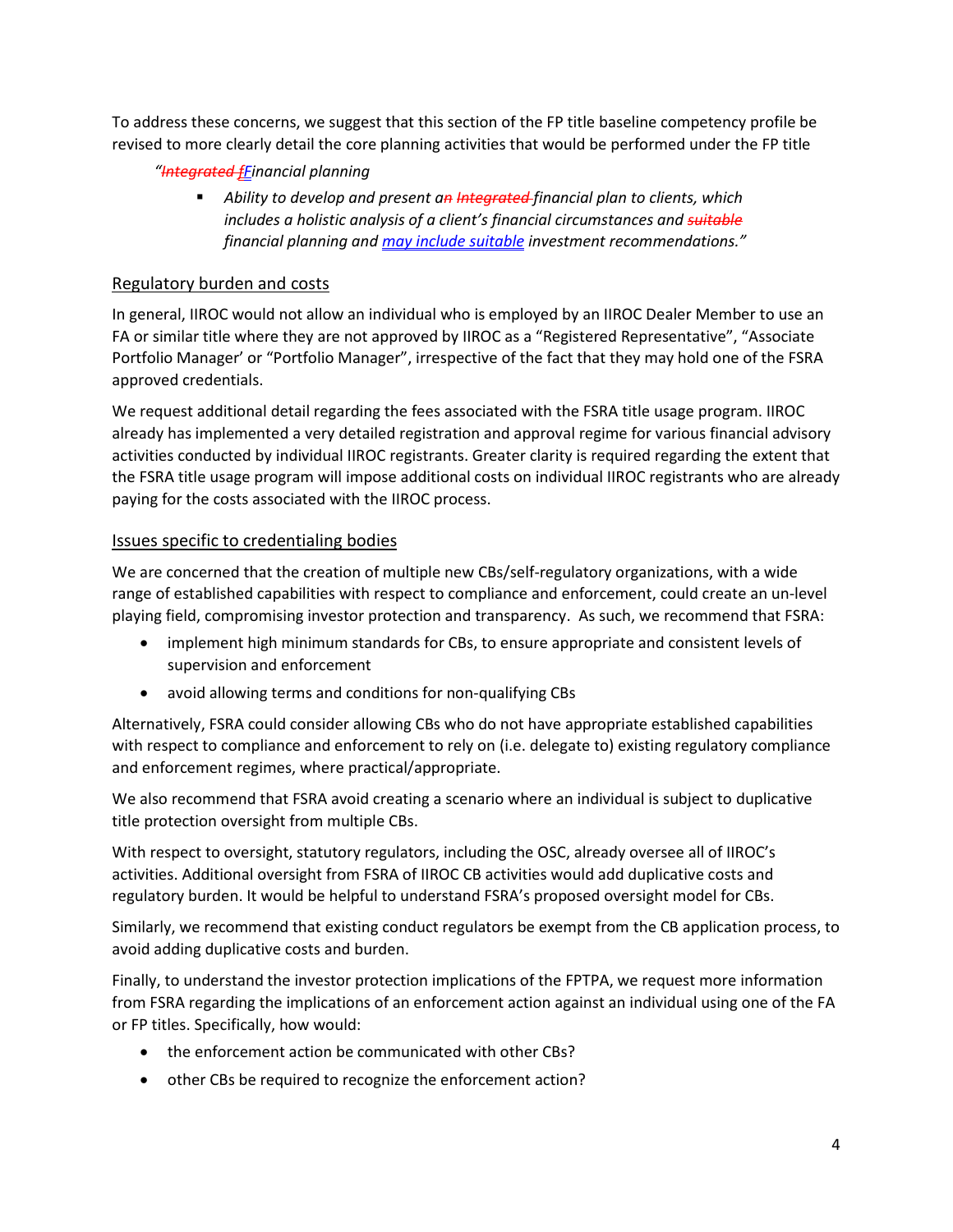FSRA should avoid any situations where an individual using one of the FA or FP titles could avoid enforcement sanctions by moving to another financial sector/CB.

# **2. Disclosure**

*FSRA is seeking comments on whether FP and FA title users should be required to disclose to their clients the credential they hold that affords them the right to use an FP or FA title. FSRA is seeking comments on the form that this disclosure could take and the overall consumer benefits it could achieve.* 

If FSRA creates and maintains a centralized list of individuals who have been approved to use the FA and/or FP title, we do not believe it is necessary for FP, FA and similar title users to provide additional disclosure to their clients of the relevant credential they hold.

A preferred approach to requiring credential disclosure would be to require the use of financial sectorspecific titles. This would provide clients with sufficient information to determine whether they are dealing with an individual with credentials relevant to their specific financial needs.

# **3. Exemptions**

*FSRA is seeking comments on whether the framework should allow for any exemptions. In particular FSRA is seeking comments on the principles governing an exemption regime, the extent to which exemptions may be required, to whom they should be made available (if at all), and the benefits and drawbacks of permitting exemptions*.

As a general principle, we believe that regulators should avoid introducing any new regulatory requirements that are duplicative to existing requirements and that do not add any incremental benefit to investor protection or market integrity. As such, we would encourage FSRA to consider the following types of exemptions:

- Credentialing Body application requirements IIROC, and other regulators as appropriate, should be exempted from having to participate in a detailed application process to demonstrate capabilities that have already been recognized by statutory regulators across the country, including the OSC.
- Existing Approval Categories with higher proficiency standards IIROC proposes, in respect to "financial advisors", that an exemption be granted to those individuals who are approved as "registered representatives" on the IIROC platform, as well as to those who may in the future be approved by IIROC as "financial planners", should IIROC create such an approval category.

## **4. Fees**

*The FPTPA requires credentialing bodies to collect, from approved credential holders any fees FSRA requires those individuals to pay, and to remit those fees to FSRA. FSRA has the authority to make rules regarding the collection, holding and remittance of such fees. FSRA is seeking comment on this fee structure, including whether it allows for fair cost recovery, or if there are any operational challenges that credentialing bodies may experience with such a fee structure.*

There is limited information provided with respect to the financial implications of the proposed rule for: